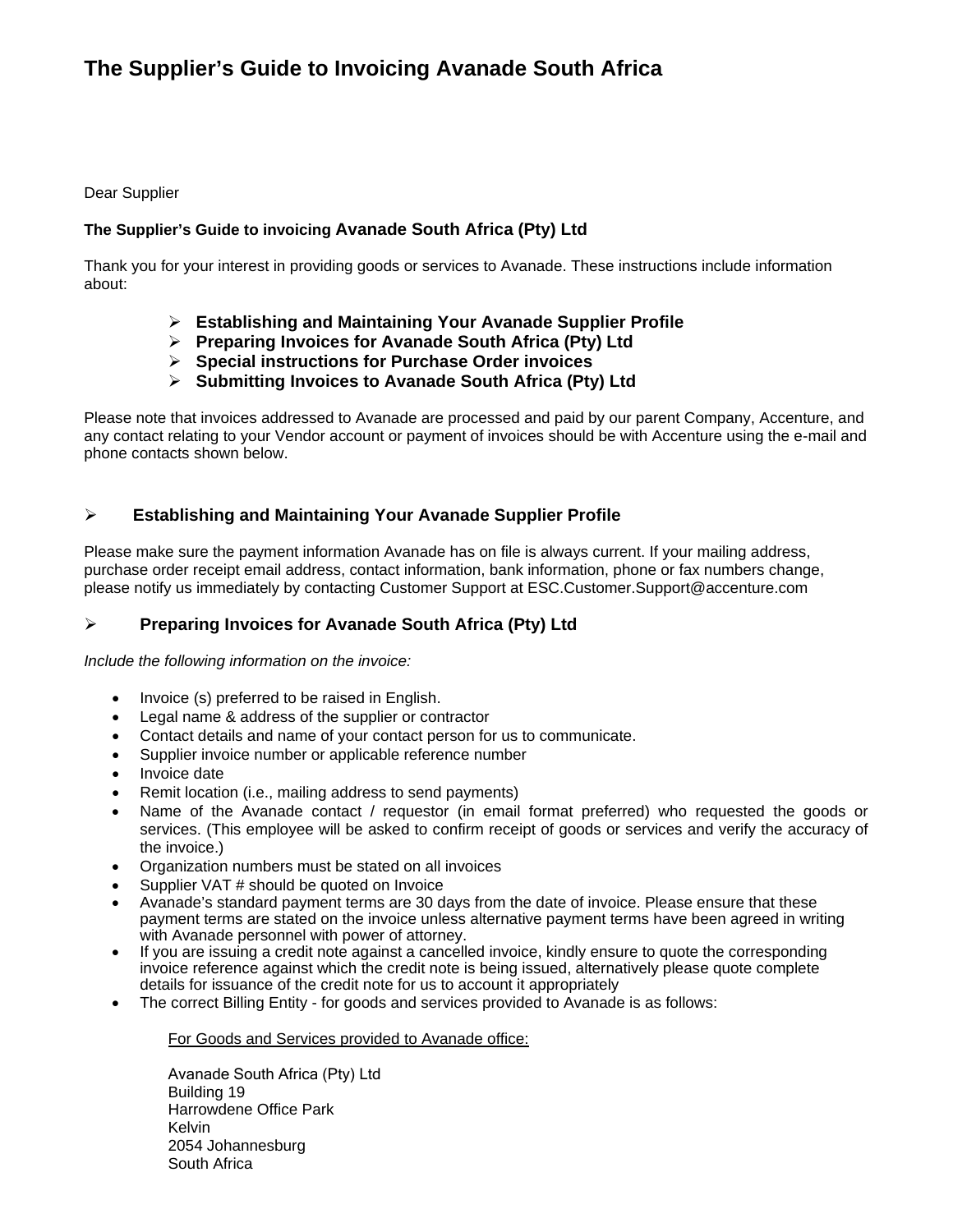- Itemized description of the goods or services that were received or rendered (In English)
- Taxes (wherever applicable)
- Total Amount due

## **Special instructions for Purchase Order invoices**

- If you are providing goods and services to Avanade under more than one Purchase Order, you must invoice for each separately. Only one Purchase Order can be referenced per invoice.
- The format of the invoice must match the format of the Purchase Order. The following guidelines should be observed:
	- o Reference the appropriate purchase order line item number for each line item on the invoice;
	- o For goods, the total for each line must represent the extended amount for that good;
	- o Charge for services and expenses must be itemized on separate lines;
	- o Always review the '**comments**' section on the Purchase Order for additional processing instructions;
	- o Always quote the Purchase Order number (which starts with 45XXXXXXXX).

#### **Please do not:**

- o Mark the purchase order number with a highlighter as this affects the quality of our invoice scanning;
- o Handwrite the Purchase Order numbers on the invoice (where possible);
- o Quote the Purchase Requisition number (which starts with PRXXXXXX).

### **Submitting Invoices to Avanade South Africa (Pty) Ltd**

- Kindly submit your invoices within 5 business days from the invoice date;
- All invoices for Avanade should be posted to the following 'Mailing' address and not to your Avanade contact:

Accenture Accounts Payables P.O.Box 1587 Kelvin 2054 Johannesburg South Africa

Please do not submit original invoices to the Avanade employee who requested the goods or services. If you send a copy of the invoice to your contact at their request, please clearly indicate on the invoice that it's a copy. This will help to prevent duplication in our systems and prevent payment delays.

### **For More Information or Assistance:**

For information regarding your **Avanade Supplier Profile, invoice or payment processing** or **purchase orders**, please contact Customer Support at ESC.Customer.Support@accenture.com. Alternatively, our Customer service representatives are available Monday through Friday to provide you with assistance from 9:00 a.m. – 5:30 p.m. GMT at +353 1 407 6801

Avanade is committed to conducting its business free from unlawful, unethical or fraudulent activity. Suppliers are expected to act in a manner consistent with the ethical and professional standards of Avanade set forth in the *Avanade Code of Business Ethics*, including reporting promptly unlawful, fraudulent or unethical conduct. Avanade has established reporting mechanisms and prohibits retaliation or other adverse action for reporting such conduct.